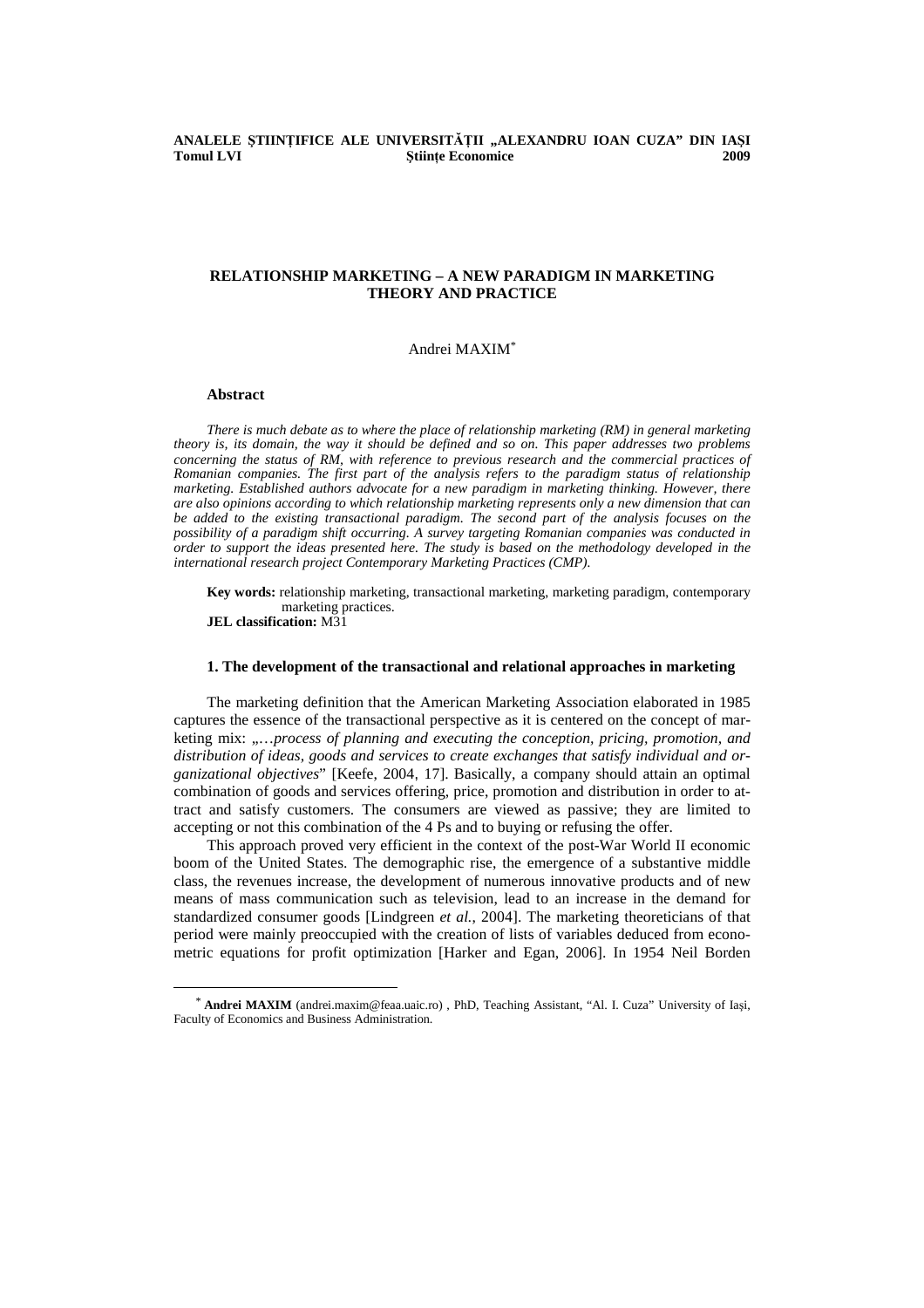introduced the concept of marketing mix, a list which comprised 12 variables: product, price, branding, distribution, personal selling, advertising, promotions, packaging, display, servicing, physical handling, fact finding and analysis. He believed that marketers "would blend the various ingredients or variables of the mix into an integrated marketing program" [Grönroos, 1994, 349]. McCarthy was the one who, in 1960, took Borden's list and simplified it to the form of the 4 Ps we know today. Although this wasn't the only list that emerged in that period, the favorable socio-economic context and the simplicity of the model ensured the development of the marketing mix management as the main marketing theory [Egan, 2008]. McCarthy's 4 Ps were "exported" to the rest of the world and remained the dominant paradigm up to our days.

However, the economic realities have changed significantly in the past decades. The energy crises of the '70s and the economic stagflation that followed led to a stop in the increase of the demand, a surplus of the production capacities and a raise of the raw materials' costs. Hollensen [2003] observes that the transactional model is based on three conditions that are increasingly difficult to encounter in the present business environment:

- large number of potential customers exist;
- both customers and their needs are reasonably homogeneous;
- lost customers are relatively easy to replace with new ones.

The marketing mix theory is now criticized for being designed for the mass marketing of consumer goods and thus having no value in the field of services or in business-tobusiness (B2B) interactions [Gummesson, 2008]. Grönroos [1996] or Harkert and Egan [2006] point out the fact that although the microeconomic variables that Borden used were scientifically sound, the list he presented had only secondary connections to those fundaments. Moreover, Borden's intention was to establish some guidelines and not to offer an exhaustive definition or a method for implementing marketing programs.

The shortcomings of the marketing mix theory were acknowledged both by the business and the academic environments. The most common solution for remedying these deficiencies was the adding of new Ps, which culminated with Baumgartner effort to identify all the variables that marketing should manage – 15 Ps.

| <b>4P: McCarthy</b> | 5P: Judd  | 6P: Kotler              | <b>7P: Booms and Bitner</b> | 15P: Baumgartner         |
|---------------------|-----------|-------------------------|-----------------------------|--------------------------|
| Price               | Price     | Price                   | Price                       | Price                    |
| Product             | Product   | Product                 | Product                     | Product                  |
| Promotion           | Promotion | Promotion               | Promotion                   | Promotion                |
| Placement           | Placement | Placement               | Placement                   | Placement                |
|                     | People    | <b>Public relations</b> | People                      | People                   |
|                     |           | Politics                | Physical evidence           | Politics                 |
|                     |           |                         | Process                     | <i>Public relations</i>  |
|                     |           |                         |                             | Probe                    |
|                     |           |                         |                             | Partition                |
|                     |           |                         |                             | Prioritize               |
|                     |           |                         |                             | Position                 |
|                     |           |                         |                             | Profit                   |
|                     |           |                         |                             | Plan                     |
|                     |           |                         |                             | Performance              |
|                     |           |                         |                             | Positive implementations |

*Table no. 1 – Extensions of the marketing mix* 

*Source: adapted from [Harker and Egan, 2006*, *218; Gummesson, 2008*, *323]*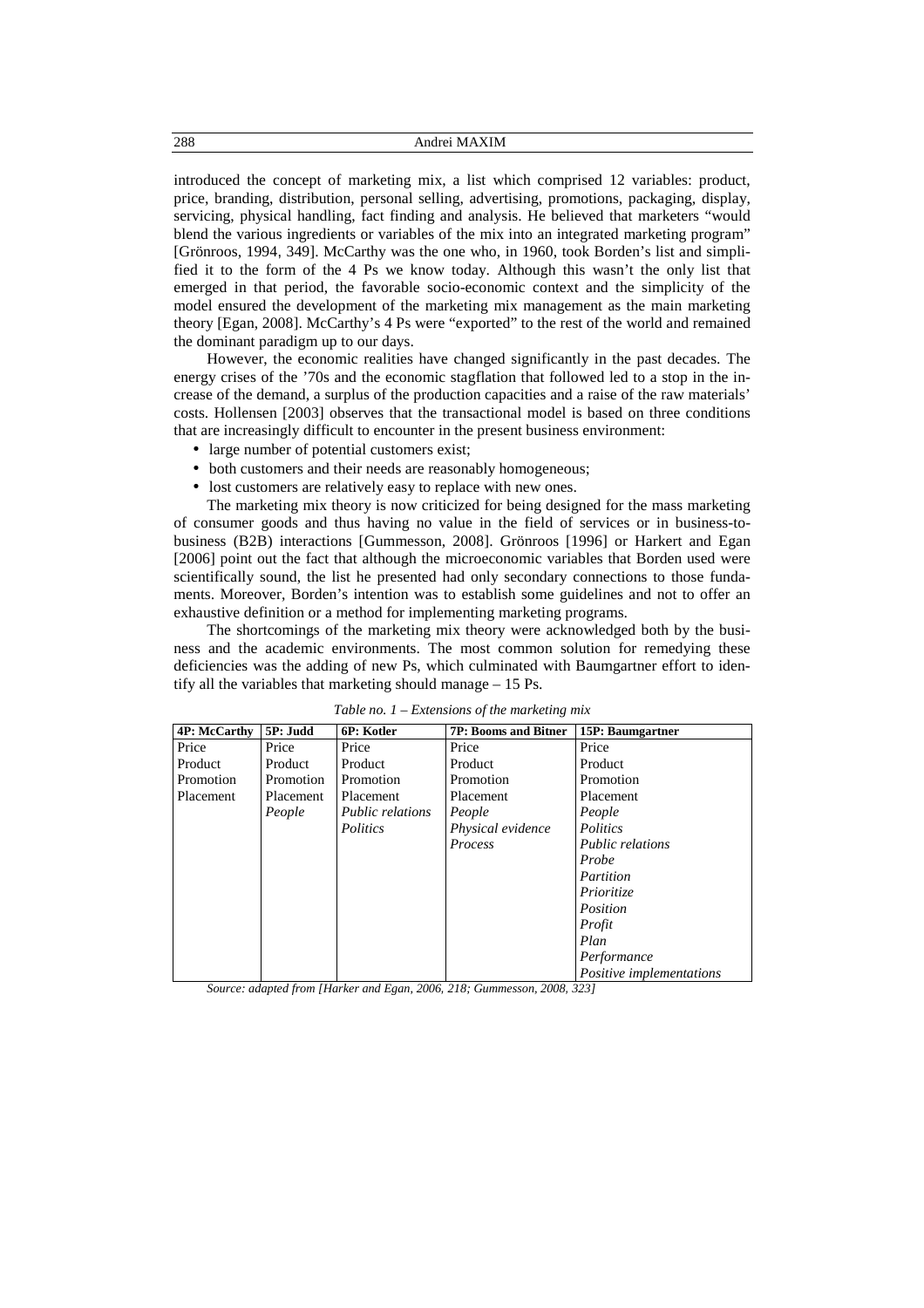In the '70s and '80s several authors such as Gummesson, Grönroos, Berry, Sheth, Hammarkvist, Håkansson or Mattson begun to question the validity of the transactional approach as the general marketing theory. They considered that the socio-economic changes imposed a shift of the marketing efforts from the area of transactions to that of relationships. The term relationship marketing (RM) was initially proposed by Berry in 1983: "*attracting, maintaining and - in multi-service organizations - enhancing customer relationships*" [Little and Marandi, 2003; Grönroos, 2004; Harker and Egan, 2006]. Relationship marketing implies the development of long-term relationships between the customers and the suppliers, in order to generate advantages for all those involved and to allow the co-creation of value rather than its unilateral distribution. As opposed to the transaction marketing (TM), where the focus is on attracting new customers and generating as many transactions as possible, RM aims not only at attracting but also at retaining customers and knowing them better. And there is a good reason for that. Bruhn [2003] synthesizes data from various empirical studies and concludes that customer retention offers advantages from a turnover perspective as well as from a costs perspective. Besides maintaining the current turnover level, retention may favor both cross-selling and an increase in purchasing frequency. Furthermore, the customers become less sensitive to price and are willing to accept price premiums in exchange for a reduced risk. Long-term relationships also ensure a reduction of costs by the experience effect: the operational costs for an old customer are much smaller than those for a new one.

The relational approach to marketing enjoyed a distinctive attention in the literature of the last decades and represents the first theoretical development that threatens the supremacy of marketing mix.

# **2. Relationship marketing and the general marketing theory**

The relational concept is not new for the commercial practices. Gummesson [2008] stresses the difference between *term* and *phenomenon* and says that relationship marketing is nothing more than a new term used to describe a phenomenon that accompanied commerce since its beginnings. In his view "marketing scholars, consultants and practicing managers, who are now confessing to RM, are adding language and systems to a longexisting phenomenon", just as Columbus "did not create [America], he just gave it a name and put it on a map" [Gummesson, 1997, 269].

The exponential development of the interest in RM generated numerous divergent opinions regarding the definition that should be given to relationship marketing, its domain and its position in the general marketing theory.

We will first discuss the definition and the domain issues. Egan [2008] notes that a rift between the North-American school on one hand and the Anglo-Australian and Nordic schools on the other, is now becoming visible. The former insist for a narrower approach, while the latter wish to include all relationships that appear in the business context rather than only customer relationships.

For example, Sheth and Parvatiyar [2000, 7] propose limiting the domain of RM to direct interactions among customers and suppliers in order to avoid the risks of "diluting the value and contribution of the marketing discipline in directing relationship marketing practice and research or theory development". They offer the following definition for RM: "*the ongoing process of engaging in cooperative and collaborative activities and programs with*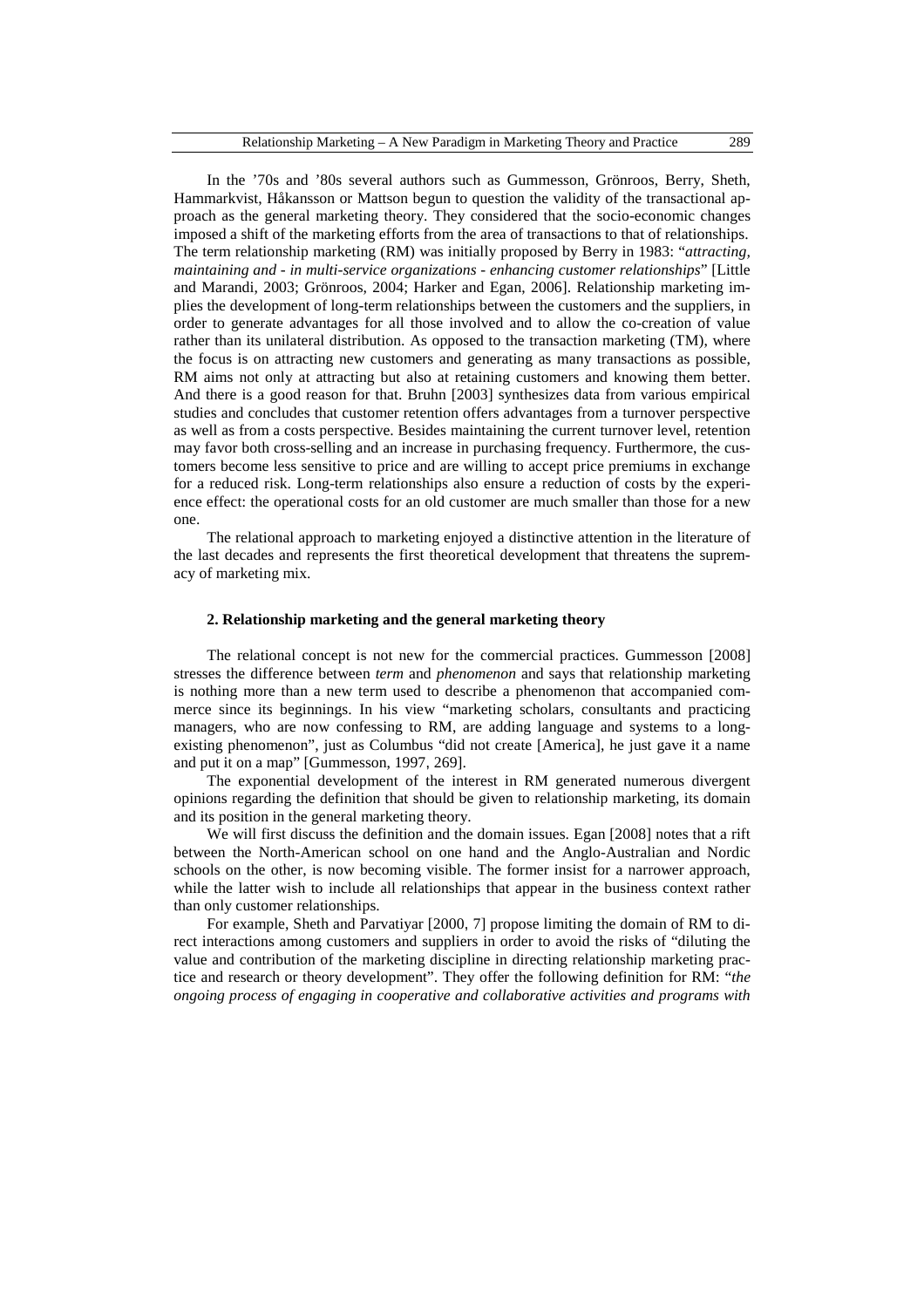| 290 | _____ |
|-----|-------|
|     |       |

*immediate and end-user customers to create or enhance mutual economic value at reduced cost*" [Sheth and Parvatiyar, 2000, 9].

However, one of the most frequently cited definitions is that of Grönroos who states that "(the purpose of) … marketing is to identify and establish, maintain and enhance, and when necessary terminate relationships with customers (and other parties) so that objectives regarding economic and other variables of all parties are met. This is achieved through a mutual exchange and fulfillment of promises" [Grönroos, 2007, 22].

This definition reflects the Nordic and the Anglo-Australian point of view regarding the expansion of RM's domain to include all the complex networks of relationships that are established in the market among companies and their customers, suppliers, competitors and other stakeholders. By analyzing the practices in the business environment Gummesson [2008] identifies no less than 30 relationships of this kind and groups them in the following categories:

- *classic market relationships*: aspects such as the supplier-customer dyad and the supplier-customer-competitor triad or the physical distribution network are included here;
- *special market relationships*: the relationships via full-time marketers and part-time marketers, the relationship to the dissatisfied customer, the e-relationship, the parasocial relationships and many more are discussed here;
- *mega relationships*: these exist above the market level and provide a platform for market relationships (those from the previous two categories). They concern the mega marketing (lobbying, public opinion and political power), the mega alliances (e.g. NAFTA) and the social relationships (such as friendship and ethnic bonds);
- *nano relationships*: these exist below the market level, inside the organizations, and have an impact on external relationships.

All these elements add up and contribute to Gummesson's [2008, 5] definition: "*relationship marketing is interaction in networks of relationships*".

There are several other broad approaches. One of them is the "six markets" model developed by Christopher, Payne and Ballantyne as an instrument for helping managers identify strategically important stakeholders. The Customer Markets are placed in the center of this model to emphasize the idea that "organizations can only optimize relationships with customers if they understand and manage relationships with other relevant stakeholders" [Payne *et al.*, 2005, 859]. The other five markets, described below, have a supporting role:

- *referral markets* (satisfied customers that become advocates of the company and recommend it to other potential customers);
- *influence markets* (unions, business press, regulatory bodies, financial analysts, competitors, the government, consumer groups etc.);
- *recruitment markets* (potential employees and the channels used to access them;
- *supplier and alliance markets* (suppliers that the company has partnership relationships with, and other organizations with which the company shares capabilities and knowledge);
- *internal markets* (the organization and its employees).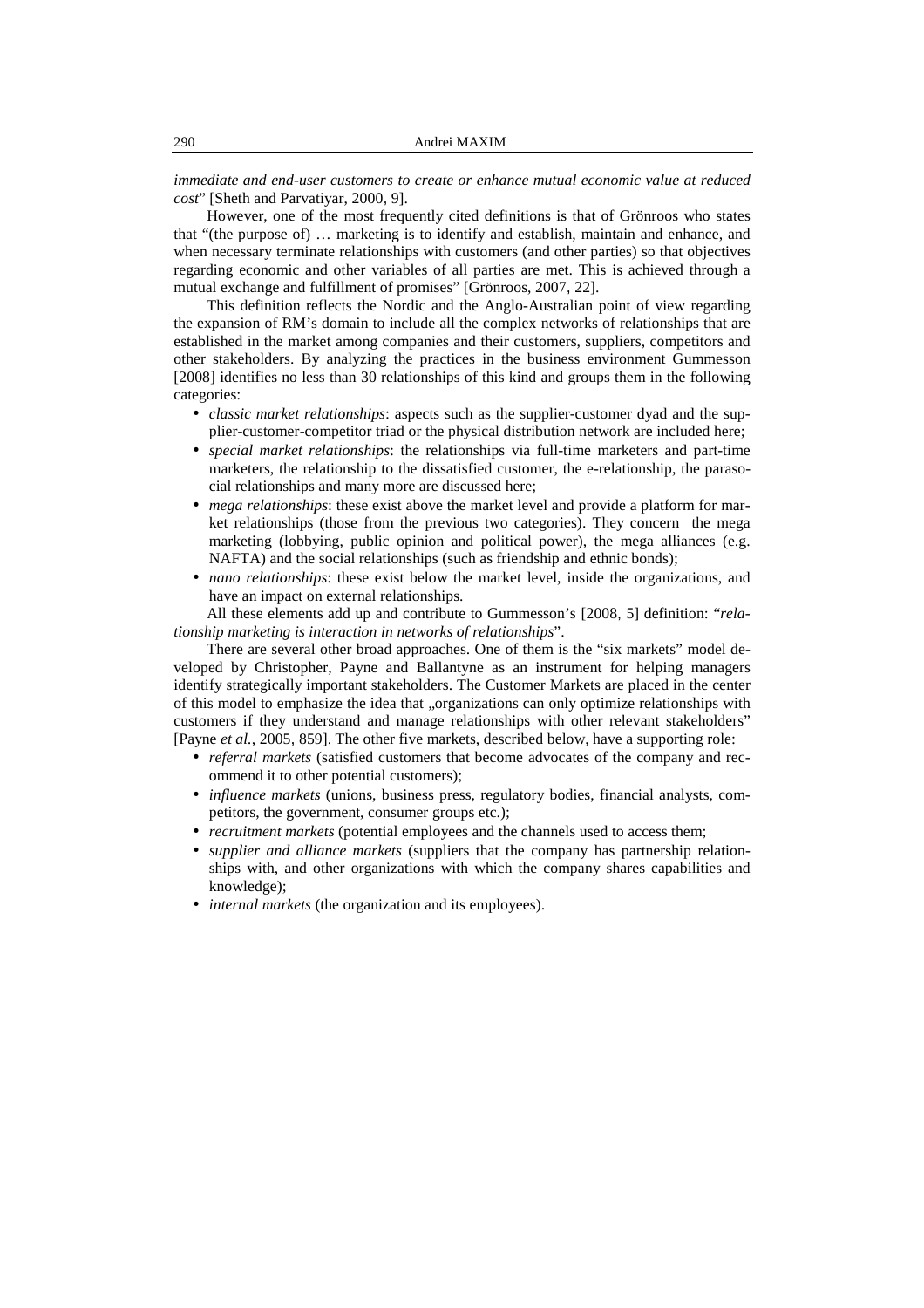

**Figure no. 1 The six markets model** 

Similarly, Morgan and Hunt [1994] note the existence of 10 exchange relationships that can be established in the context of four partnership types: buyer, supplier, lateral and internal partnerships.

Kotler [1992] presents, although from a transactional perspective, the 10 critical players from a company's environment: suppliers, distributors, end-users and employees (in the immediate environment), and financial firms, governments, media, allies, competitors and the generic public (in the macro-environment).

The last broad approach that we make reference to is the Contemporary Marketing Practices Framework. This will be further detailed in the next paragraph of the paper.

This continuing debate over the breadth of RM's domain is compared by Payne [2000] with the one generated by Kotler and Levy's article "Broadening the Concept of Marketing", published in 1969. The two authors advocated the idea of using marketing in noncommercial activities which ultimately led to the development of new fields such as social, educational and even church marketing [Kotler, 2005]. But not everyone agreed initially; in his article "Broadening the Concept of Marketing – Too Far" Luck expressed concerns that this proposal, although "intriguing and imaginative […] may lead to confusion regarding the essential nature of marketing" [Luck, 1969, 53].

Payne [2000] believes that the first step in settling the current RM debate is agreeing on a common terminology to distinguish between the broad and the narrow approaches. He suggests using the term *customer relationship marketing* for the supplier-customer dyad and leaving *relationship marketing* as a term for the more general perspective. In time, one of the two might become dominant. Egan [2008] considers that the narrow standpoint will prevail as it is, to a certain degree, measurable and it sustains the functionalist marketing approach.

A second problem that we discuss in this section is the position that RM might take within the general marketing theory. In an attempt to clarify this, Egan [2008] identifies four different philosophical viewpoints in the marketing literature:

• a relationship dimension can be added to the TM, hence including RM in the existing marketing paradigm;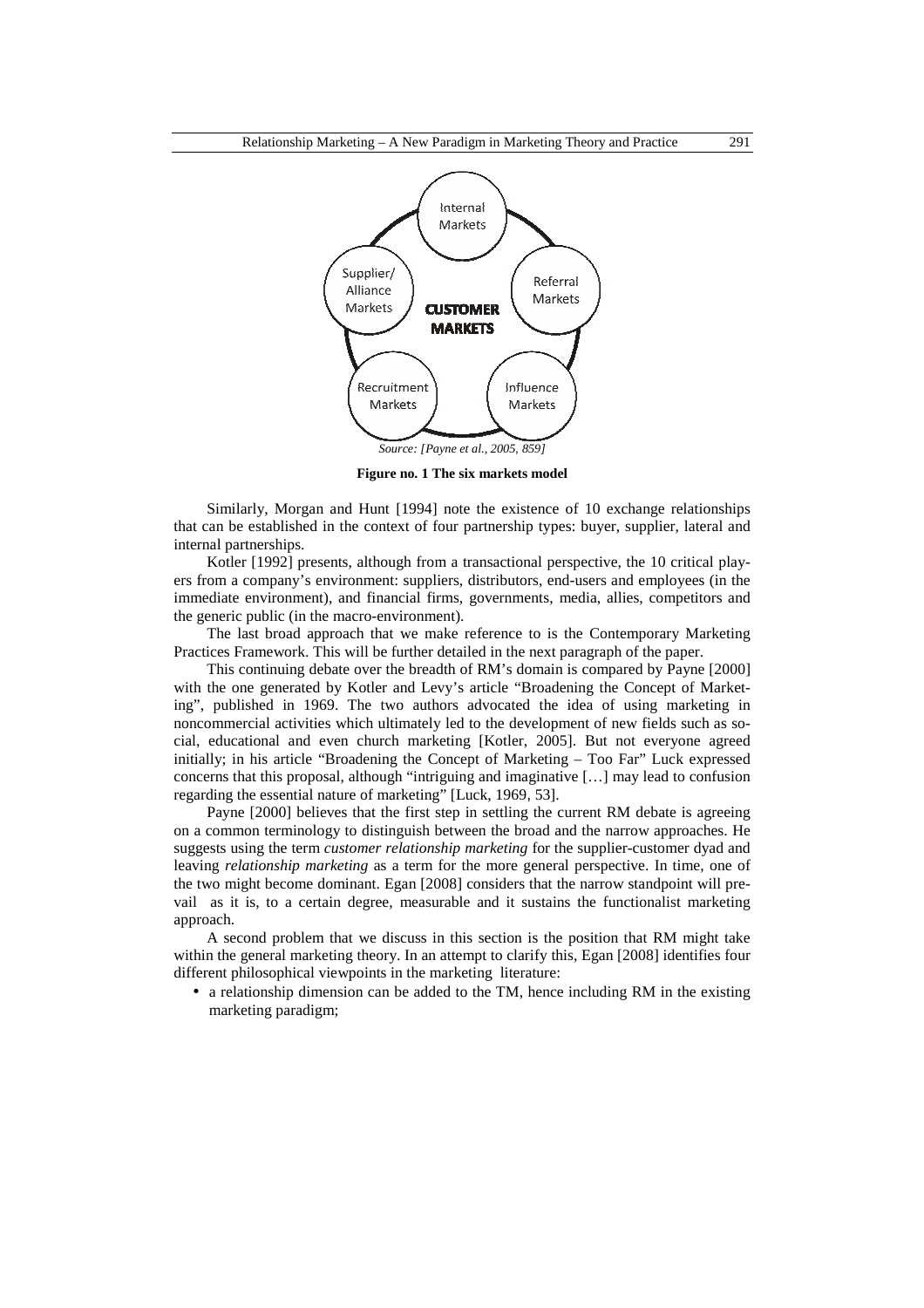| 292 | Andrei MAXIM                                                                                     |
|-----|--------------------------------------------------------------------------------------------------|
|     | • RM is a new paradigm and a paradigm shift has occurred, from transactional to rela-<br>tional: |

- RM and TM are different paradigms that coexist separately;
- TM and RM coexist as part of the same marketing paradigm.

The first of viewpoint is rejected by established authors in the field of RM. Grönroos [2007] insists on the fact that RM is more than just a set of instruments, a new way of communicating with customers or a loyalty programme. All these could very well be implemented by an external agency, without involving a real and profound change of the company's orientation towards relationships.

In Gummesson's [2008] opinion, RM and Customer Relationship Management (CRM) represent a new marketing paradigm, a new theory built upon relationships, interactions and networks. He also states that regarding RM/CRM as elements that can be added to the traditional marketing management would obstruct these concepts from showing their true value.

Egan [2008] cites several authors who disagree with the idea that a paradigm shift has occurred as there is a lack of empirical evidence to support it and it is obvious that some big producers of consumer goods continue using primarily the TM.

But the advocates of RM do not completely reject the transactional paradigm. Gummesson [2008] is convinced that a certain degree of manipulation, which is typical for this approach, will always be necessary in marketing and that mass marketing will continue to exist, even though it will be less dominant. Grönroos [2007] recognizes that even though the relational approach is possible in any sector, not all clients are interested in developing relationships. In his view, customers may be in a transactional mode (they search for solutions that are pricewise acceptable and do not wish further contact between the transactions), in an active relational mode (when they search for opportunities to interact with the supplier in order to obtain additional value), or in a passive relational mode (those who rarely respond to interaction invitations but who want to know that they have the possibility to get in contact with the supplier if they want to).

We may conclude that the specialized literature presents two different paradigms that share some elements and that will coexist, even if one of them will be dominant. Empirical studies that would reveal the reality of the business environment are needed in order to support this point of view. Studies of this nature are present in the Contemporary Marketing Practices (CMP) research program, which was founded in 1996 by Rod Brodie and Nicole Coviello, professors of University of Auckland, and currently extended to more than 15 countries, including Canada, Sweden, Thailand, Argentina, Germany, United Kingdom and United States [Brodie *et al.*, 2008].

Using the CMP methodology we have conducted a survey in order to acquire an overview of the commercial practices of the Romanian organizations, a field which hasn't been thoroughly investigated so far. The study enables us to test the validity of the ideas concerning the simultaneous use of transactional and relational practices and the existence of a paradigm shift.

### **3. The Contemporary Marketing Practices Framework**

Following a detailed analysis of previous research, the CMP group developed a classification framework that includes nine dimensions of the way companies relate to their markets [Brodie *et al.*, 2007]:

- *exchange dimensions*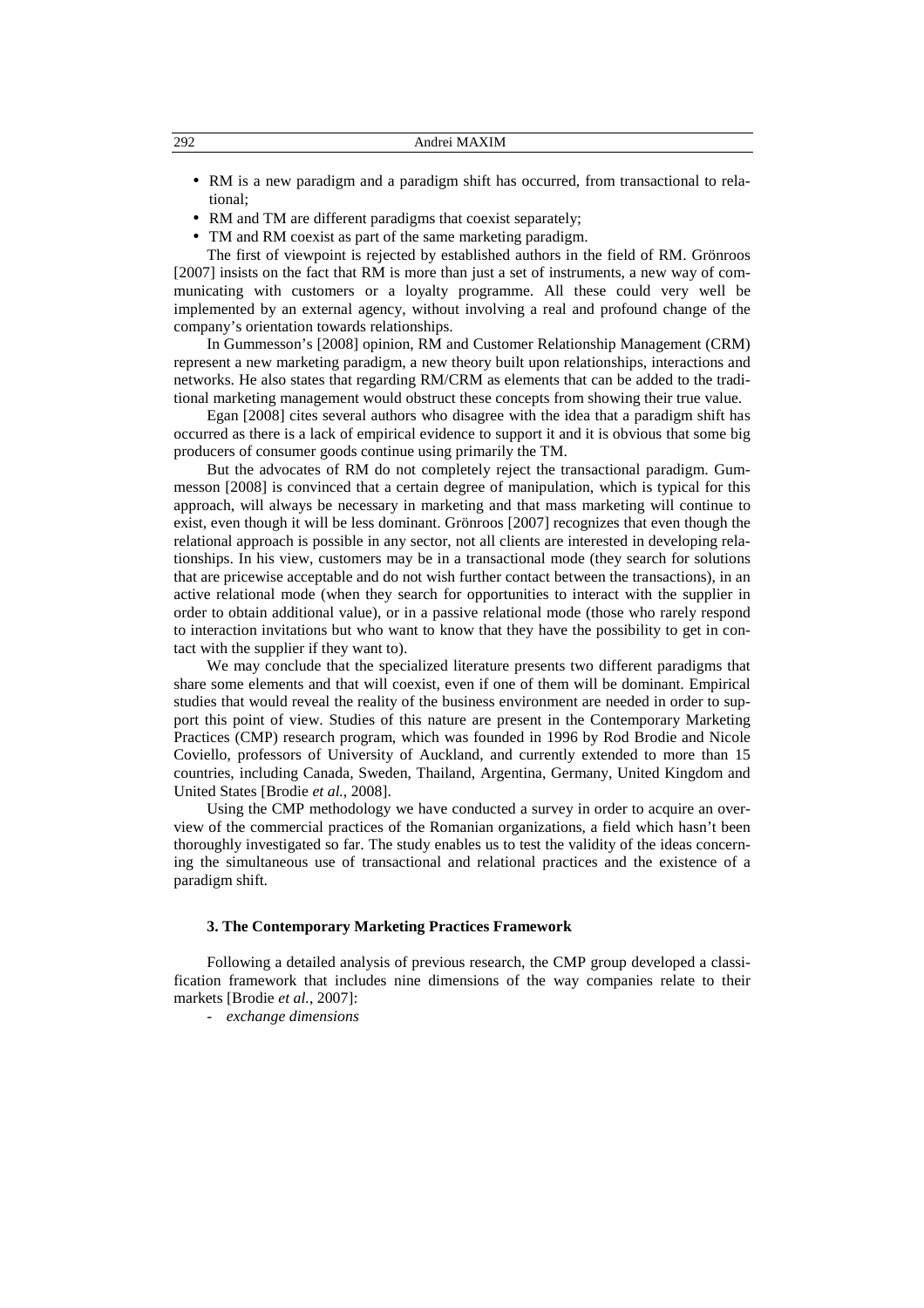- purpose of exchange,
- nature of communication,
- type of contact,
- duration of exchange,
- formality in exchange;
- *management dimensions* 
	- **managerial intent.**
	- managerial focus,
	- managerial investment,
	- managerial level.

Considering these dimensions, the authors concluded that five marketing types may be identified in the literature and in the business practice and grouped them in two main perspectives:

- *transactional perspective:* 
	- Transaction Marketing (TM);
- *relational perspective:* 
	- Database Marketing (DM),
	- $\bullet$  e-Marketing (eM),
	- $\blacksquare$  Interaction Marketing (IM),
	- Network Marketing (NM).

As defined by the CMP framework, the five marketing types do not exclude each other and each organization may practice them in a smaller or greater proportion, creating in this way a portfolio of strategies.

Through *TM*, the firm is targeting a larger number of customers that remain relatively anonymous, and tries to generate as many transactions as possible, by offering an attractive combination of products, prices, advertising and distribution. A good example is that of supermarkets which use mass advertising to attract a large number of customers. However, the salespersons have no specific information about these customers; they do not know their names, addresses, preferences and so on. Although transactions may continue over time, they are regarded as being distinct as there is no differentiation between loyal and occasional buyers.

The *DM* involves the approach of well identified clients. One example is that of the telephony services providers that can send personalized SMS-es to their clients, on different occasions (birthday, the anniversary of a certain number of years since they are customers, etc.). DM is, as well as TM, a marketing *towards* the customer and not *with* the customer [Coviello *et al.*, 2001, 22].

Unlike the previous types, where the client could only react to the offer, *eM* introduces the dialogue, the possibility of the customer to communicate with the firm, to make proposals. Yet, the communication is not face-to-face, but mediated by the technology (telephone, fax, email, Internet discussion groups, call-center etc.).

In the case of the *IM* there is a closer, personalized relationship between the firm's representatives and certain clients. The customer does not communicate with the company as a whole, but with a certain employee who deals with him on a regular basis and who knows his needs. The interaction is face-to-face and it may also be informal, when the two of them might have other conversation subjects than those strictly related to business. Examples could include the interaction between the sales agents and the employees of the firms that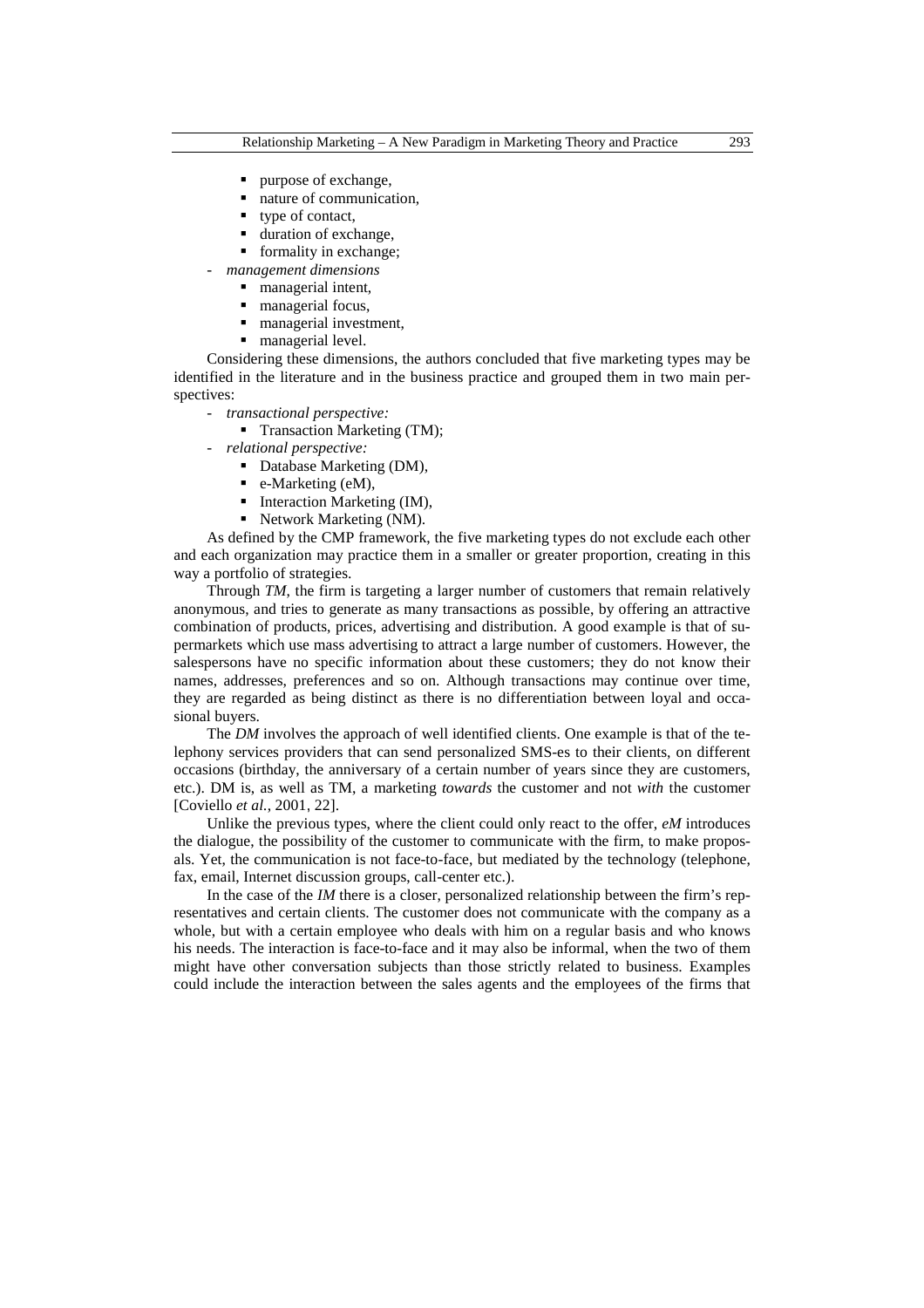| 294<br>__ | ΚIМ<br>$\mathcal{N}$<br>Andrei |  |
|-----------|--------------------------------|--|
|           |                                |  |

buy from them or the cooperation and the exchange of ideas between an architect and the client that wants a house.

The firm creates a network of relationships with other firms in order to gain common benefits and to better serve the final clients. The *NM* may involve relationships with suppliers (e.g. Just In Time systems) or even with competitor firms. Several producers could establish partnerships in order to have a greater negotiating power when confronted with their distributors or they could share technologies to produce more efficient.

### **4. Marketing practices in Romanian organizations**

### *4.1. Research objectives*

The research is focused on the following aspects:

- determine the main orientation in the Romanian business environment (transactional or relational);
- identify the types of marketing present in the Romanian business environment;
- reveal the relationships that exist between these types of marketing and the companies' performance.

### *4.2. Methodology*

This survey used the standard questionnaire of the CMP project, with some changes imposed by the particularities of the Romanian study. The questionnaire was presented to five university professors, specialized in marketing, and to six managers from Iaşi. After this pre-testing, some minor adaptations of the text were made, in order to better preserve the meaning of some expressions that were initially affected by the translation from English to Romanian. Most of the questions involve the evaluation of some sentences on a 1 to 5 Likert scale.

Each of the CMP's nine dimensions presented above was operationalised with a set of variables that corresponded to the five different types of marketing. In the end, TM, DM, eM, IM and NM were evaluated by calculating the arithmetic average of the nine formative items. In order to make the results more visible, the average was divided by 5 (the number of levels of the Likert scale used), obtaining an index with values in the 0 to 1 interval.

The performance of the companies was measured with subjective indicators. A comparison based on objective indicators would not have been relevant given to the variety of the organizations included in the survey (dimension, business sector, etc.). The respondents had to evaluate the measure in which their organization uses some performance indicators and the results compared to the expectations they had for those indicators, during the previous year.

### *4.3. Survey sample*

In selecting the companies to be included in this survey the aim was to obtain a high degree of variability in terms of size, sector, age and geographical location. However, given the complexity of the questionnaire used, convenience sampling was preferred to probabilistic sampling. This method is in line with previous CMP studies.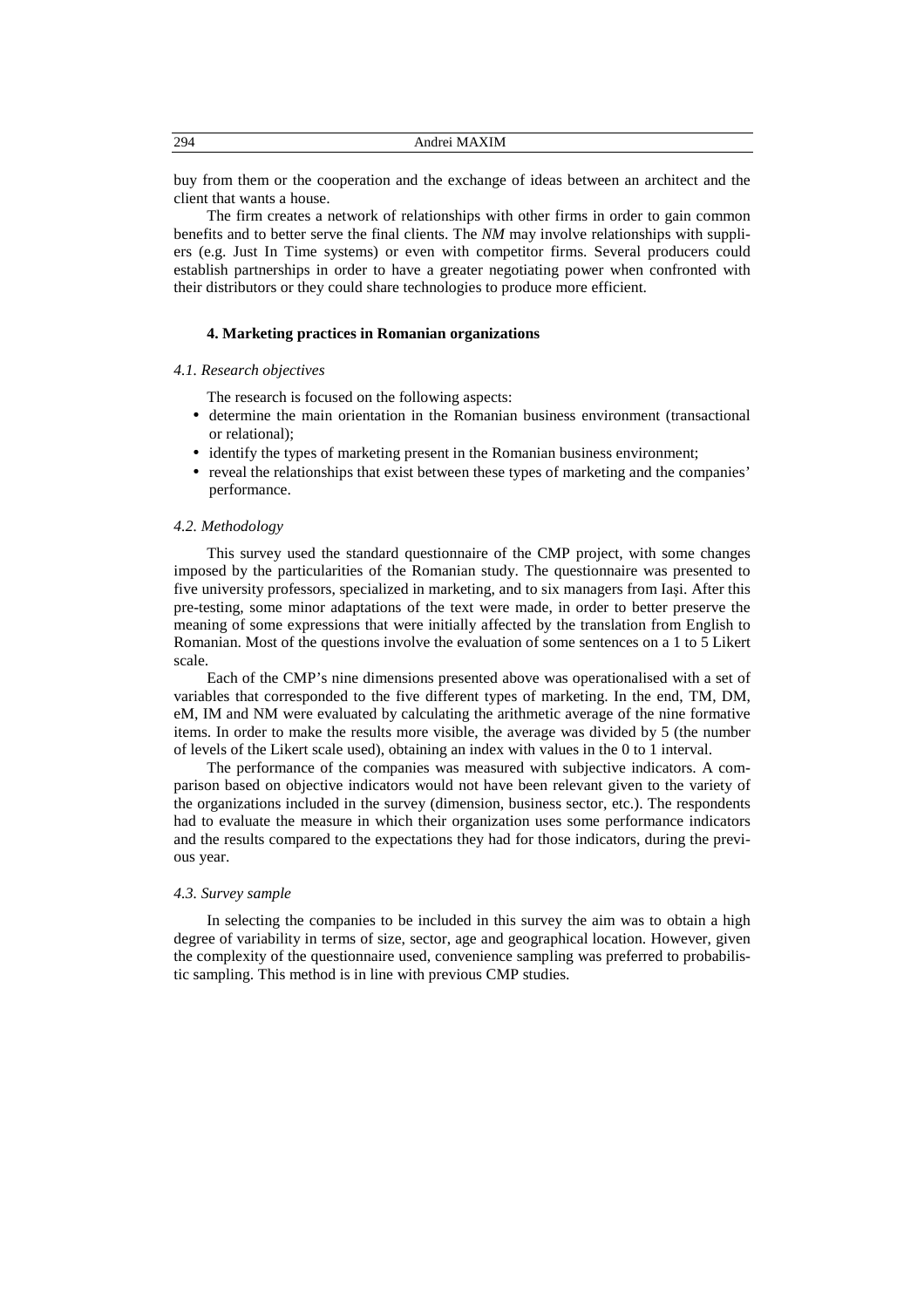The final sample totals 142 organizations based in Bucureşti, in Timişoara and in several counties of Moldova (Iași, Suceava, Botoșani, Vaslui, Neamț, Bacău) and Transylvania (Cluj, Mureş, Alba, Bihor, Maramureş).

The small and medium enterprises are predominant (60.4% and 27.4%, respectively). Most of the companies have been present on the Romanian market for more than 10 years (48.6%) and 73.2% are owned by Romanian investors. 56.7% of the respondents claim that in 2007 their turnover increased by more than 10%.

With regard to the characteristics of the respondents, 84.4% occupy a managing position and another 10% are marketers. 61.4% occupy their current position since at least 3 years and 91.5% consider that their job is either directly or indirectly related the company's marketing. Furthermore, 84.6% of those interviewed are higher education graduates and 54.6% claim to have some form of marketing training. Therefore, it can be concluded that the data provided by them are relevant.

# *4.4. Results and discussion*

The usage levels of the five types of marketing were estimated by calculating their indexes (values between 0 and 1, as previously mentioned). The results are presented in Table no. 2 and Fig. 2.

|           | <b>Index</b> | <b>Std. Deviation</b> | <b>Minimum</b> | <b>Maximum</b> |
|-----------|--------------|-----------------------|----------------|----------------|
| <b>TM</b> | .64          | .12705                | .33            | 1.00           |
| DM        | .62          | .14534                | .27            | .93            |
| eM        | .61          | .18904                | .20            | .93            |
| IM        | .74          | .16153                | .29            | 1.00           |
| <b>NM</b> | .71          | .14660                | .24            | $1.00\,$       |

*Table no. 2 – Indexes for the five marketing types* 



**Figure no. 2. Index levels for the 5 marketing types**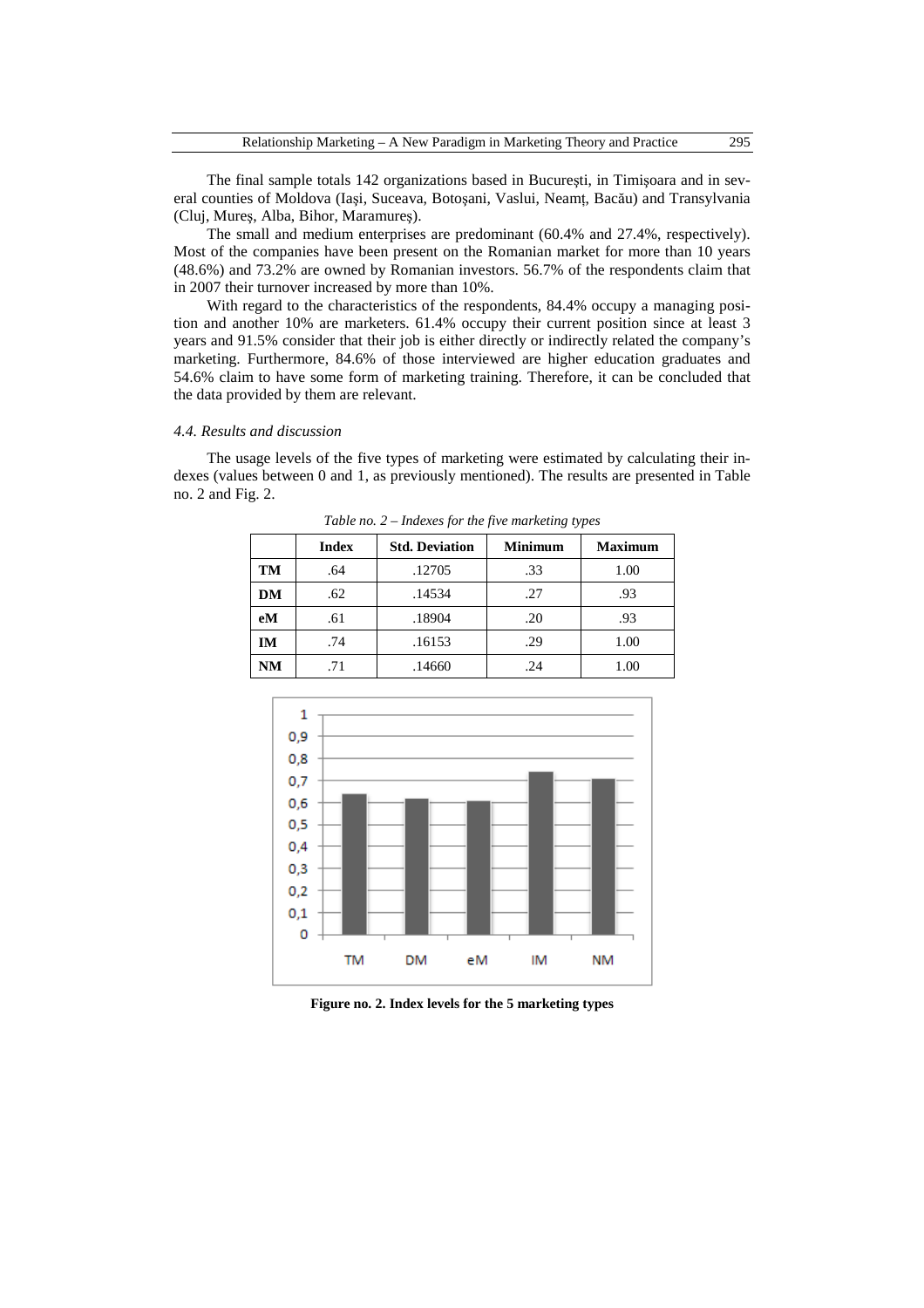296 Andrei MAXIM

As it can be noticed, the surveyed companies use all five types of marketing. However, interaction and network marketing seem predominant.

Paired samples t tests were used to evaluate the differences between the five indexes. For each of these tests, the effect size was also computed. Field [2005] and Pallant [2007] recommend reporting this indicator as an objective measure of the test's importance. The fact that the test is significant does not mean that the effect it measures is important.

The effect was estimated using Pearson's correlation coefficient *r* which was computed using the following equation [Field, 2005, 294]:

$$
r = \sqrt{\frac{t^2}{t^2 + df}}
$$

*r* – Pearson's correlation coefficient

- *t* value of the t test
- *df* degrees of freedom

The effect size was interpreted according to Cohen's recommendations:  $r = 0.10$  – small effect,  $r = 0.30$  – medium effect,  $r = 0.50$  – major effect [Field, 2005, 32].

The tests revealed that IM and NM levels are significantly higher than TM, DM and eM levels, the magnitude of the results being either medium or large:

- The IM level ( $M=0.74$ , SD=0.16) is significantly higher than:
	- the TM level  $(M=0.64, SD=0.12)$ ,  $t(141)=5.32, p<0.05, r=0.40$  (indicates a medium effect).
	- the DM level ( $M=0.62$ ,  $SD=0.14$ ),  $t(141)=6.87$ ,  $p<0.05$ ,  $r=0.50$  (indicates a large effect).
	- the eM level (*M=0.61, SD=0.18*), *t*(141)=7.43, *p*<0.05, *r*=0.53 (indicates a large effect).
	- The NM level  $(M=0.71, SD=0.14)$  is significantly higher than:
		- the TM level  $(M=0.64, SD=0.12)$ ,  $t(141)=4.71$ ,  $p<0.05$ ,  $r=0.36$  (indicates a medium effect).
		- the DM level (*M=0.62, SD=0.14*), *t*(141)=6.32, *p*<0.05, *r*=0.46 (indicates a medium effect).
		- the eM level  $(M=0.61, SD=0.18)$ ,  $t(141)=6.77$ ,  $p<0.05$ ,  $r=0.49$  (indicates a medium effect).

Next, the distribution of the companies by their indexes levels for the five concepts was highlighted. The organizations were grouped into three categories according to their usage level of every marketing type:

- *low level*: index value up to 0.60, corresponding to a maximum average of 3 on the 1 to 5 scale;
- *medium level*: index value between 0.61 and 0.80 (an average of 3.1 to 4.0);
- *high level*: index greater than 0.80, or an average greater than 4.

| <b>Index level</b> | TM   | DМ   | eM   | IМ   | NΜ   |
|--------------------|------|------|------|------|------|
| low                | 47.9 | 42.2 | 43.0 | 21.8 | 20.4 |
| medium             | 40.8 | 49.3 | 44.3 | 37.3 | 50.0 |
| high               | 11.3 | 8.5  | 12.7 | 40.9 | 29.6 |
| Total              | 100% | 100% | 100% | 100% | 100% |

*Table no. 3 – Companies' distribution by marketing types and indexes levels (%)*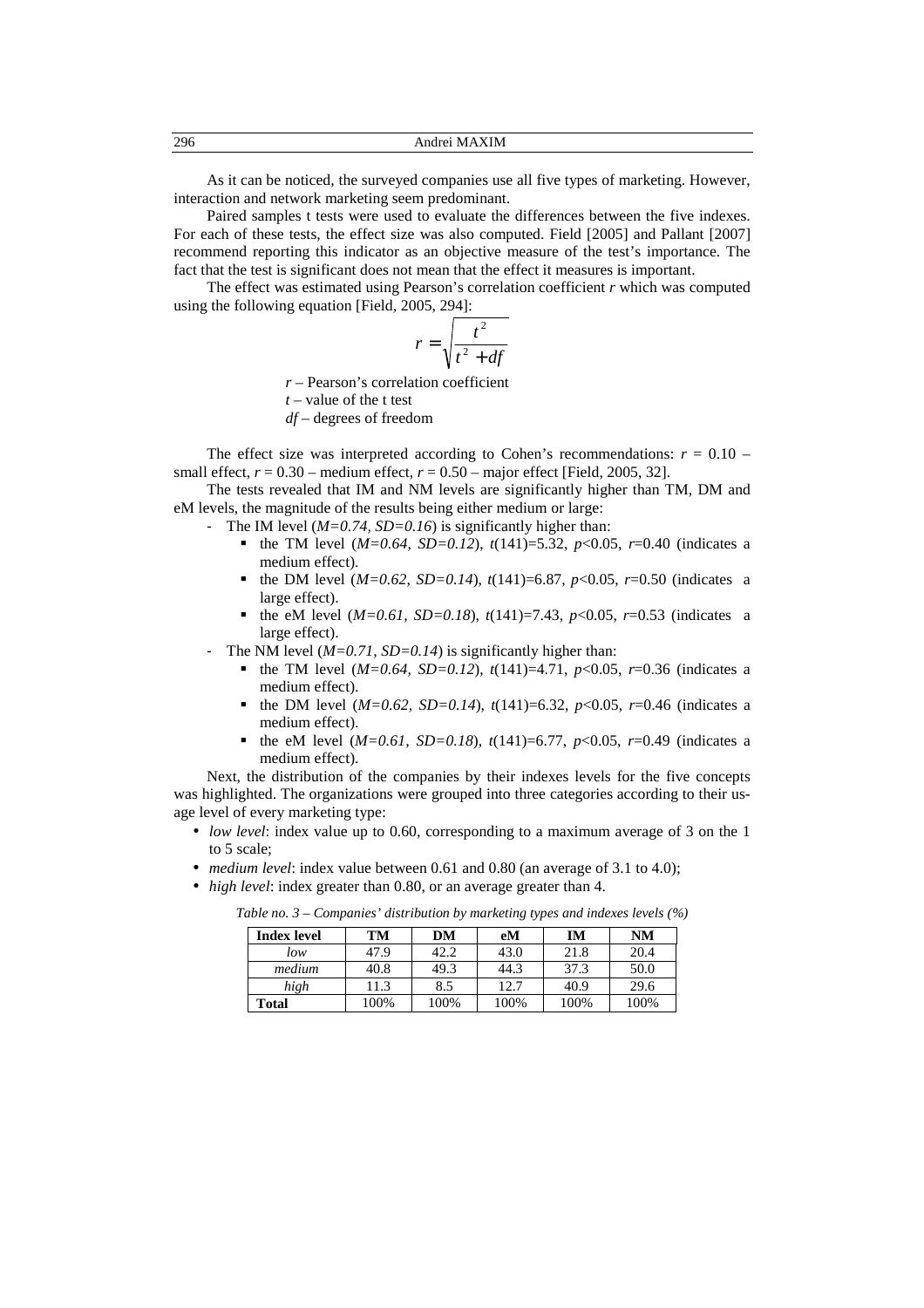

**Figure no. 3. Companies' distribution by marketing types and indexes levels (%)** 

Table no. 3 and Fig. 3 provide some interesting information. Almost half of the firms (47.9%) have a *low usage* level for TM. DM and NM registered *medium usage* levels in most of the companies (49.3% and 50.0%, respectively). Network marketing and interaction marketing are predominant, as 79.6% (NM) and 78.2% (IM) of the companies use them at a medium or high level. As mentioned earlier, IM is more common than other types of relationship marketing. Most of the firms use IM at a high level (40.9%), while only 21.8% present a low IM level.

A correlation analysis of the five indexes was performed in order to see which marketing types are practiced together. The results are shown in Table no. 4 and Fig. 4.

|           | TM    | DM       | eM       | IM       | <b>NM</b> |
|-----------|-------|----------|----------|----------|-----------|
| TM        | 1.000 | $.624**$ | $.450**$ | $-.103$  | .050      |
| DM        |       | 1.000    | $.819**$ | $.209*$  | $.322**$  |
| eM        |       |          | 1.000    | $.330**$ | $.407**$  |
| IM        |       |          |          | 1.000    | $.659**$  |
| <b>NM</b> |       |          |          |          | 1.000     |

*Table no. 4 – Correlations between the five types of marketing* 

\* correlation is significant at the 0.05 level

\*\* correlation is significant at the 0.01 level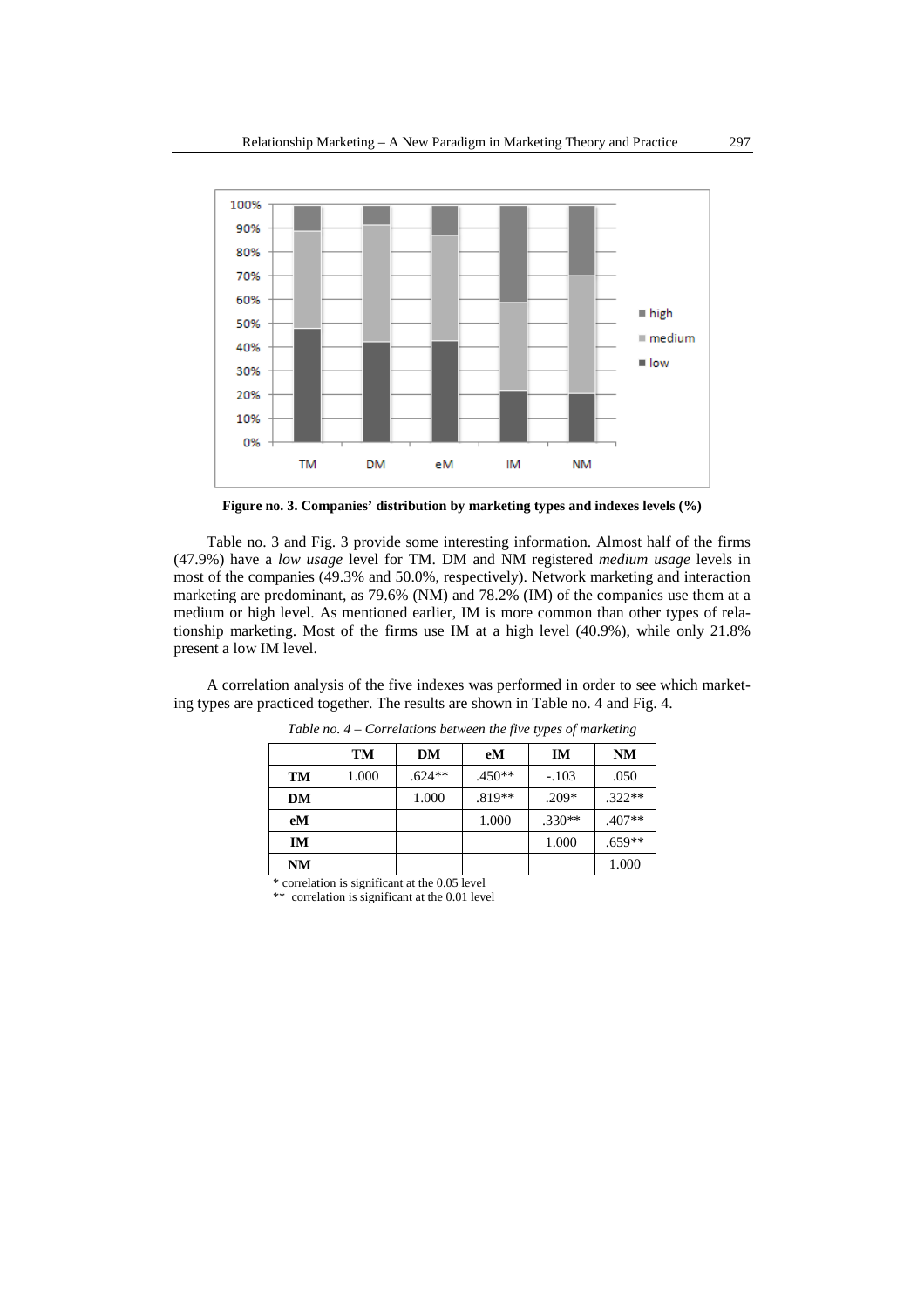

**Figure no. 4. Correlations between the five types of marketing** 

There is a positive, strong and significant correlation between transaction marketing and database marketing (*r*=0.624, *p*<0.01). In the opinion of Coviello *et al.* DM could actually be considered a superior, "more intense" form of transactional marketing [Coviello *et al.*, 1997, 513]. TM also presents a medium, positive and strong correlation with e-Marketing  $(r=0.450, p<0.01)$ . However, companies use TM independently of their IM and NM.

All relational practices are positively and significantly correlated among them, suggesting the fact that companies use them together, in diverse combinations. A very strong association can be observed between the two technology-based relational practices, i.e. DM and eM. These indexes share 67% of their variance (*r*=0.819, *p*<0.01). Other pairs, such as DM-NM, eM-NM and eM-IM, present medium correlations. There is also a weak relationship between DM and IM  $(r=0.209, p<0.05)$ .

Another analysis was aimed at investigating the link between the usage of different marketing types and firms' performance. The performance indicators and the method used for measuring performance were described in a previous paragraph. The results of the bivariate correlation analysis are presented in Table no. 5.

First, it is apparent that the relational practices IM, eM and DM achieve their goal of retaining existing customers, as they are the only ones presenting medium-strength associations with this performance indicator (*r*>0.3). IM, eM and DM seem to have a positive impact on customer satisfaction as well.

Transaction marketing also achieves its main goal, that of attracting new customers. TM and the "technological" forms of relationship marketing (DM, eM) are correlated with customer acquisition (*r*>0.3).

|    | <b>Marketing indicators</b> |                       |                          | <b>Financial indicators</b> |               |                 |
|----|-----------------------------|-----------------------|--------------------------|-----------------------------|---------------|-----------------|
|    | new cus-<br>tomers          | customer<br>retention | customer<br>satisfaction | sales<br>growth             | profitability | market<br>share |
| TM | $.324**$                    | .298**                | $.235**$                 | .080                        | .156          | $.242**$        |
| DM | $.369**$                    | $.430**$              | .339**                   | .099                        | .142          | $.360**$        |
| eM | $.332**$                    | .439**                | $.395**$                 | .101                        | .121          | $.346**$        |
| IΜ | $.200*$                     | $.310**$              | $343**$                  | .142                        | .152          | $.183*$         |
| NΜ | .189*                       | $.220*$               | $.230**$                 | $-.053$                     | .058          | .101            |

*Table no. 5 – Correlations between types of marketing and performance indicators* 

\* correlation is significant at the 0.05 level; \*\* correlation is significant at the 0.01 level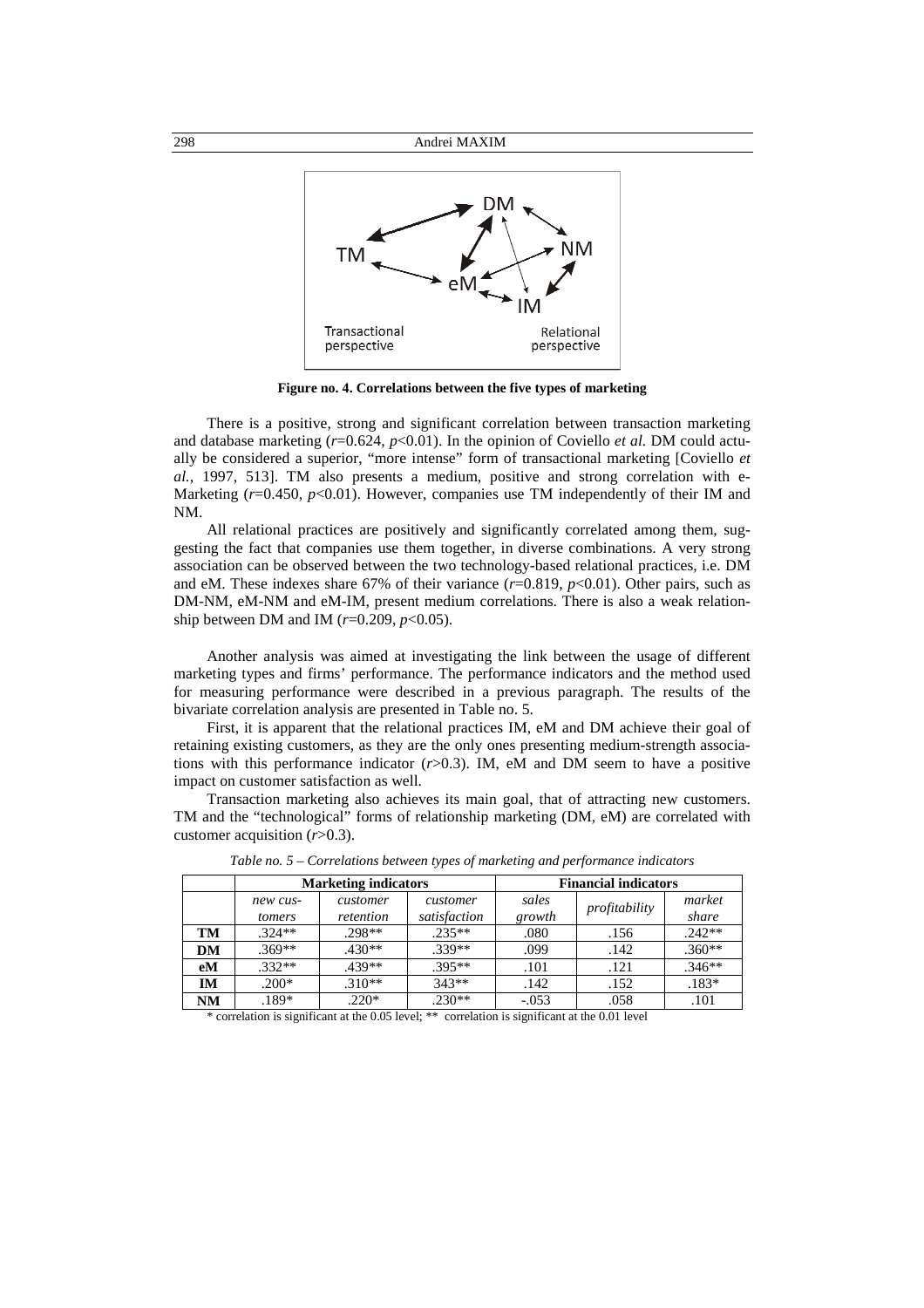The marketing practices that have the strongest association with companies' performance in securing the desired market share are DM and  $eM$  ( $r=0.360$  and  $r=0.346$ , respectively).

An unexpected result is the lack of correlations between any of the marketing practices and the other two financial indicators (sales growth and profitability).

# **5. Conclusions**

Relationships and interactions are a constituent part of the human society and have inevitably accompanied the business practice since the beginnings of commerce. The supremacy of the transactional approach was a mere exception generated by the evolution towards mass production. Therefore, the present efforts in the field of relationship marketing are an attempt to theorize some situations that are already present in the economic life.

Many companies understood that their long-term competitiveness is conditioned by customer retention. In order to achieve this, there's a need to change the way the customer is perceived by implementing bilateral communication with him, by winning the customer's trust, by treating him as a partner that can contribute to value creation. Also, marketing must evolve into a company-wide preoccupation rather than remain isolated in a specialized department.

But in the end, can we claim that relationship marketing will become the dominant paradigm and that the transaction marketing will disappear?

The survey conducted in accordance with the CMP methodology reveals that the Romanian business environment does not appear to be dominated by a single marketing orientation. Companies use all types of marketing, the relational ones as well as the transaction marketing. However, interaction marketing and network marketing are more common than TM, DM or eM. Transaction marketing is used in combination with the thechnologybased types of relationship marketing (i.e. DM and eM) but independently of IM and NM.

The use of TM, DM and eM favors new customer acquisition. Companies' performance in satisfying and retaining those customers is associated with their level of relationship marketing (IM, DM and eM). Hence, both the transactional and the relational approaches fulfill their purposes.

We may conclude that relationship marketing has the potential to become the dominant paradigm without this implying a total rejection of the marketing mix theory. However, a paradigm shift has yet to occur in the in the practices of Romanian companies.

#### **References**

- Brodie, R.J., Winklhofer, H., Coviello, N.E., Johnston, W.J., "Is e-marketing coming of age? An examination of the penetration of e-marketing and firm performance", *Journal of Interactive Marketing* 21, no. 1: 2-21, 2007.
- Brodie, R.J., Coviello, N.E., Winklhofer, H., "Contemporary Marketing Practices research program: a review of the first decade", *Journal of Business & Industrial Marketing* 23, no. 2: 84-94, 2008.
- Bruhn, M., *Relationship Marketing: Management of Customer Relationships*, Essex: Financial Times / Prentice Hall, 2003.
- Coviello, N.E., Brodie, R.J., Munro, H.J., "Understanding Contemporary Marketing: Development of a Classification Scheme", *Journal of Marketing Management* 13, no. 6: 501-522, 1997.